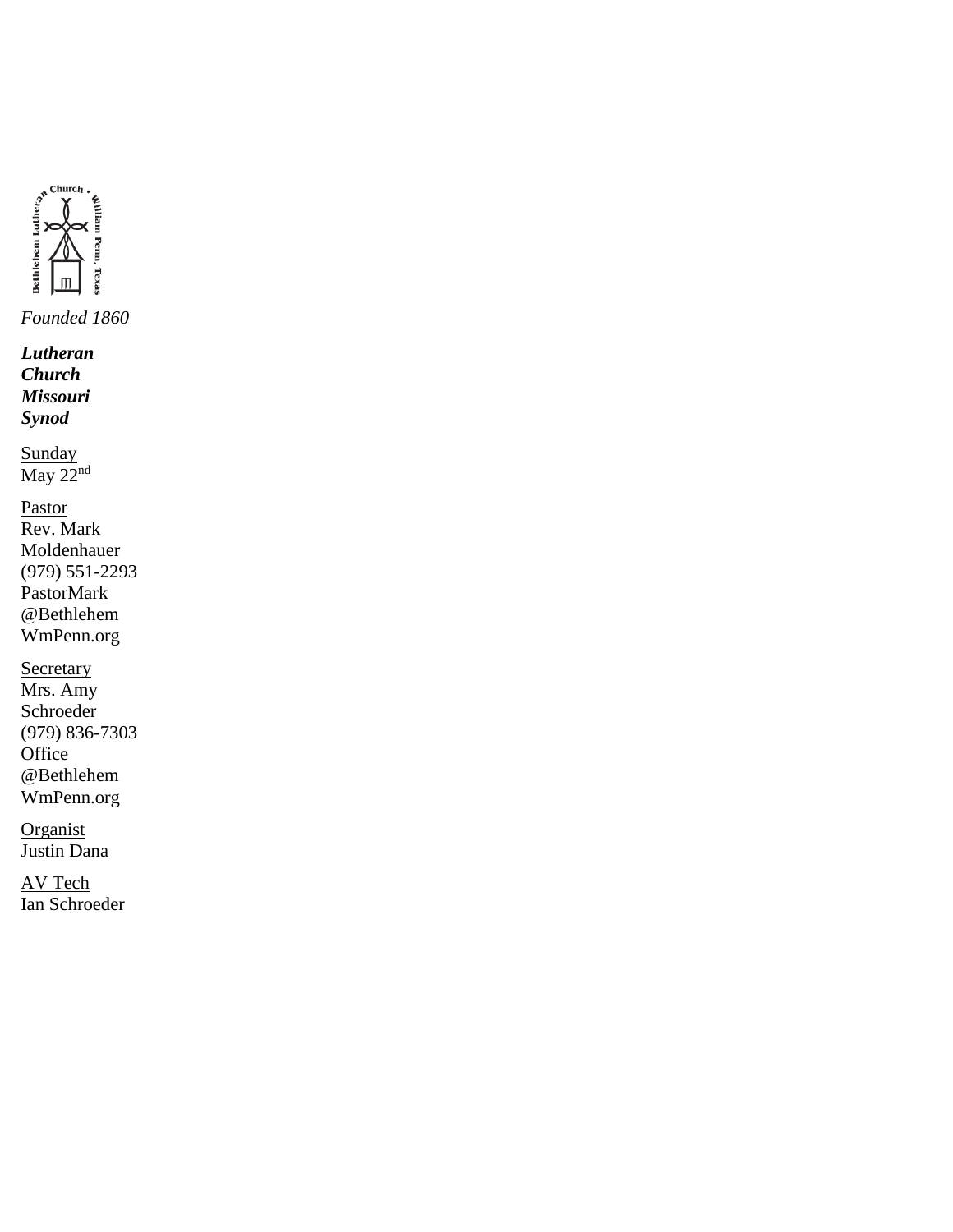# Divine Service: Setting One

### *Pre-Service Music*

*Ringing of the Church Bell*

### OPENING HYMN

*Jesus Lives! The Victory's Won LSB 490*  $1$  Je - sus lives! The vic - t'ry's won! Death can no  $long - er$  $ap 2$  Je - sus lives! To Him the throne High a bove all things is  $3$  Je - sus lives! For me He died. Hence will  $\mathbf{I},$ Je - sus to  $4 \text{Je} - \text{sus}$ lives! I know full well Noth -  $ing$ me from Him shall  $5$  Je - sus lives! And now *is* death But the of life  $im$ gate 7 pall Je Death's reign me; sus lives! is done!  $\overline{q}$ iv en.  $\bf{I}$ shall go where He is gone. liv ing, Pure  $in$ heart and act a  $\overline{\phantom{a}}$ bide. Nei pow'rs sev er.  $\sim$ ther death nor οf hell This shall calm bling breath mor tal; my trem -⋣ From the grave will Christ re call me. Bright - er Live and reign with heav God Him in en. *is* Praise Him and  $g$ lo giv All I to ry ing. Part from Christ for God will me now ev  $\overline{\phantom{0}}$ er. When  $\bf{I}$ its gloom - y tal. Faith shall pass por  $\overline{a}$ This shall scenes will then com-mence; be my con  $\blacksquare$  $fi$  - dence. This shall faith - ful; doubt-ings, hence! be my con  $\equiv$  $fi$  - dence. dis - pense; This shall  $fi$  - dence. need God will be my con  $\sim$ This shall be my sure de - fense; be my con  $\overline{\phantom{a}}$  $fi$  - dence. cry, as fails each sense: Je - sus is my con  $\blacksquare$  $fi - \text{dence!}$ Text and tune: Public domain

# CONFESSION AND ABSOLUTION *LSB 151*

- **P** In the name of the Father and of the  $\pm$  Son and of the Holy Spirit.
- C **Amen.**
- $\mathbf{P}$  If we say we have no sin, we deceive ourselves, and the truth is not in us.
- C **But if we confess our sins, God, who is faithful and just, will forgive our sins and cleanse us from all unrighteousness.**
- $\boxed{\mathbf{P}}$  Let us then confess our sins to God our Father.
- C **Most merciful God, we confess that we are by nature sinful and unclean. We have sinned against You in thought, word, and deed, by what we have done and by what we have left undone. We have not loved You with our whole heart; we have not loved our**

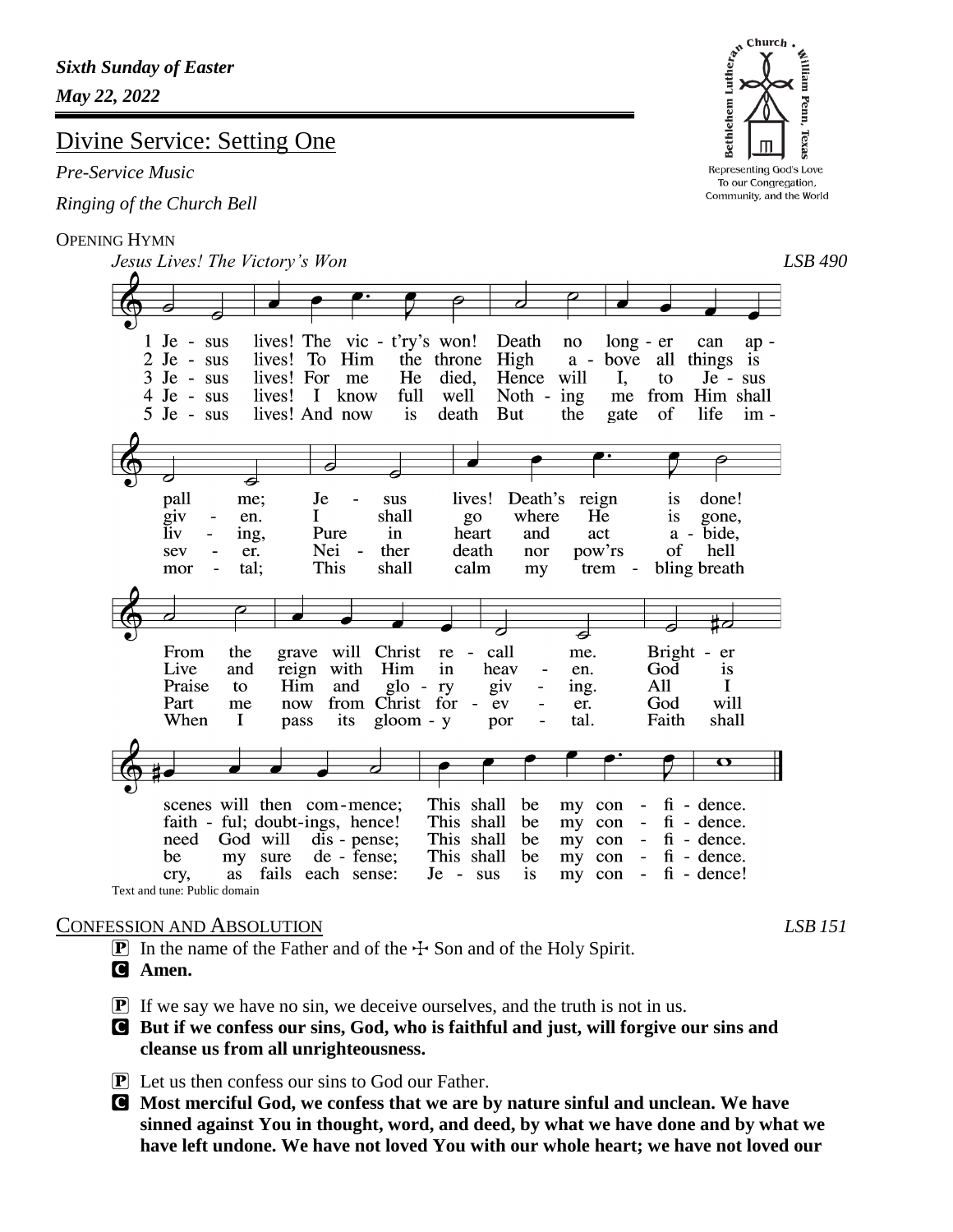**neighbors as ourselves. We justly deserve Your present and eternal punishment. For the sake of Your Son, Jesus Christ, have mercy on us. Forgive us, renew us, and lead us, so that we may delight in Your will and walk in Your ways to the glory of Your holy name. Amen.**

P Almighty God in His mercy has given His Son to die for you and for His sake forgives you all your sins. As a called and ordained servant of Christ, and by His authority, I therefore forgive you all your sins in the name of the Father and of the  $\pm$  Son and of the Holy Spirit.

C **Amen.**

### SERVICE OF THE WORD

| <b>INTROIT</b>                                  | Psalm 55:4, 16–18; antiphon: v. 22                             |
|-------------------------------------------------|----------------------------------------------------------------|
|                                                 | Cast your burden on the LORD, and he will sustain you;         |
| he will never permit the righteous to be moved. |                                                                |
| My heart is in anguish within me;               |                                                                |
| the terrors of death have fallen upon me.       |                                                                |
| But I call to God,                              |                                                                |
| and the LORD will save me.                      |                                                                |
|                                                 | Evening and morning and at noon I utter my complaint and moan, |
| and he hears my voice.                          |                                                                |
|                                                 | He redeems my soul in safety from the battle that I wage,      |
| for many are arrayed against me.                |                                                                |
| Glory be to the Father and to the Son           |                                                                |
| and to the Holy Spirit;                         |                                                                |
| as it was in the beginning,                     |                                                                |
| is now, and will be forever. Amen.              |                                                                |
|                                                 | Cast your burden on the LORD, and he will sustain you;         |
| he will never permit the righteous to be moved. |                                                                |

# KYRIE *LSB 152*

P In peace let us pray to the Lord.



P For the peace from above and for our salvation let us pray to the Lord.



 $\boxed{\mathbf{P}}$  For the peace of the whole world, for the well-being of the Church of God, and for the unity of all let us pray to the Lord.

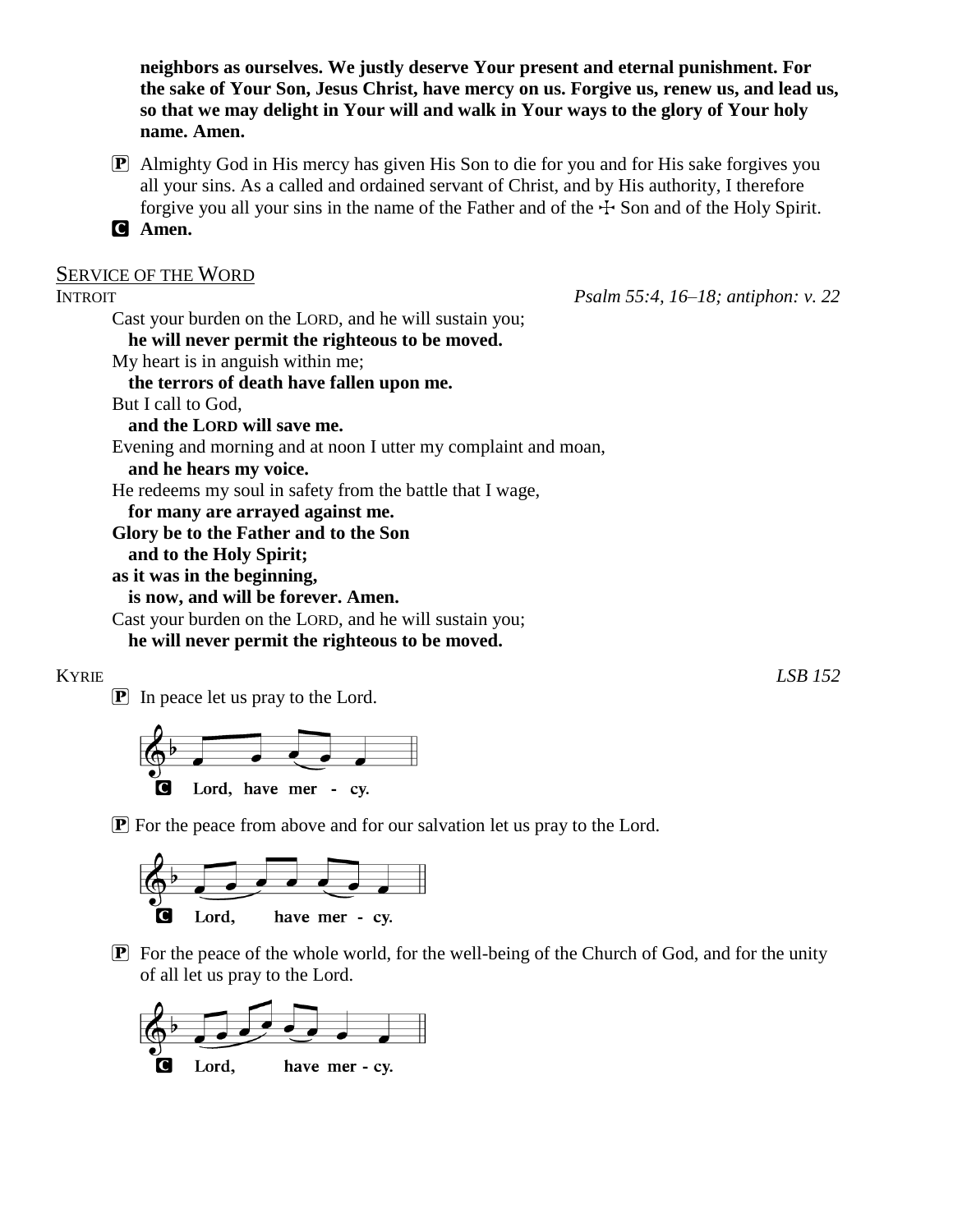P For this holy house and for all who offer here their worship and praise let us pray to the Lord.



P Help, save, comfort, and defend us, gracious Lord.



### HYMN OF PRAISE

*Gloria in Excelsis LSB 154*

**P** Glory to God in the highest, and peace to his people on earth.

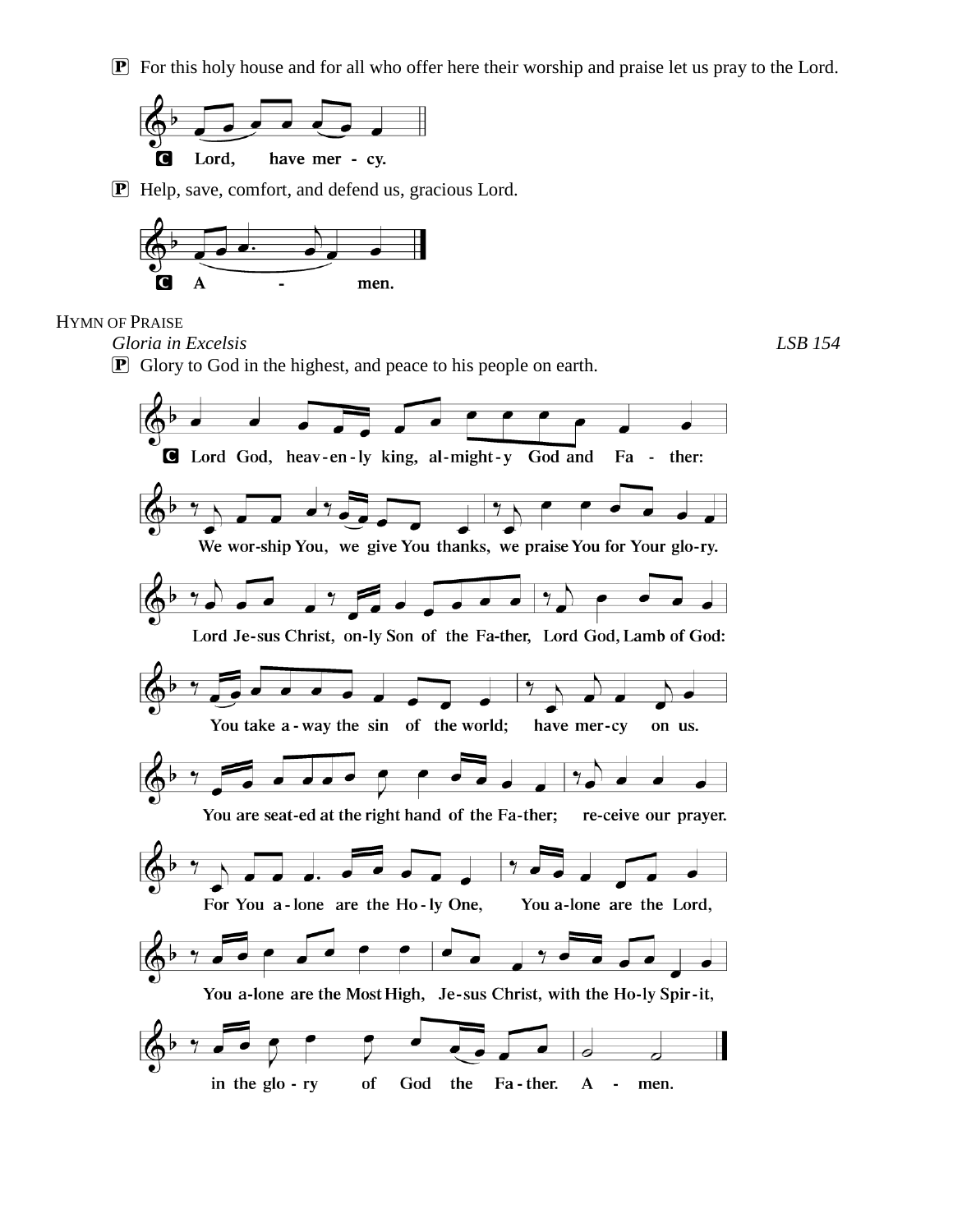COLLECT OF THE DAY

**P** The Lord be with you.



**P** Let us pray.

C **O God, the giver of all that is good, by Your holy inspiration grant that we may think those things that are right and by Your merciful guiding accomplish them; through Jesus Christ, Your Son, our Lord, who lives and reigns with You and the Holy Spirit, one God, now and forever. Amen.**

### FIRST READING *Acts 16:9–15*

<sup>9</sup>And a vision appeared to Paul in the night: a man of Macedonia was standing there, urging him and saying, "Come over to Macedonia and help us." <sup>10</sup>And when Paul had seen the vision, immediately we sought to go on into Macedonia, concluding that God had called us to preach the gospel to them.

 $11$ So, setting sail from Troas, we made a direct voyage to Samothrace, and the following day to Neapolis, <sup>12</sup> and from there to Philippi, which is a leading city of the district of Macedonia and a Roman colony. We remained in this city some days. <sup>13</sup>And on the Sabbath day we went outside the gate to the riverside, where we supposed there was a place of prayer, and we sat down and spoke to the women who had come together. <sup>14</sup>One who heard us was a woman named Lydia, from the city of Thyatira, a seller of purple goods, who was a worshiper of God. The Lord opened her heart to pay attention to what was said by Paul. <sup>15</sup>And after she was baptized, and her household as well, she urged us, saying, "If you have judged me to be faithful to the Lord, come to my house and stay." And she prevailed upon us.

 $\boxed{\mathbf{P}}$  This is the Word of the Lord.

C **Thanks be to God.**

EPISTLE *Revelation 21:9–14, 21–27*

 $9$ Then came one of the seven angels who had the seven bowls full of the seven last plagues and spoke to me, saying, "Come, I will show you the Bride, the wife of the Lamb." <sup>10</sup>And he carried me away in the Spirit to a great, high mountain, and showed me the holy city Jerusalem coming down out of heaven from God, <sup>11</sup>having the glory of God, its radiance like a most rare jewel, like a jasper, clear as crystal.  $^{12}$ It had a great, high wall, with twelve gates, and at the gates twelve angels, and on the gates the names of the twelve tribes of the sons of Israel were inscribed— $13$ on the east three gates, on the north three gates, on the south three gates, and on the west three gates. <sup>14</sup>And the wall of the city had twelve foundations, and on them were the twelve names of the twelve apostles of the Lamb....

 $^{21}$ And the twelve gates were twelve pearls, each of the gates made of a single pearl, and the street of the city was pure gold, transparent as glass.

 $^{22}$ And I saw no temple in the city, for its temple is the Lord God the Almighty and the Lamb. <sup>23</sup>And the city has no need of sun or moon to shine on it, for the glory of God gives it light, and its lamp is the Lamb.  $^{24}$ By its light will the nations walk, and the kings of the earth will bring their glory into it,  $^{25}$ and its gates will never be shut by day—and there will be no night there.  $^{26}$ They will bring into it the glory and the honor of the nations. <sup>27</sup>But nothing unclean will ever enter it, nor anyone who does what is detestable or false, but only those who are written in the Lamb's book of life.

 $\boxed{\mathbf{P}}$  This is the Word of the Lord.

C **Thanks be to God.**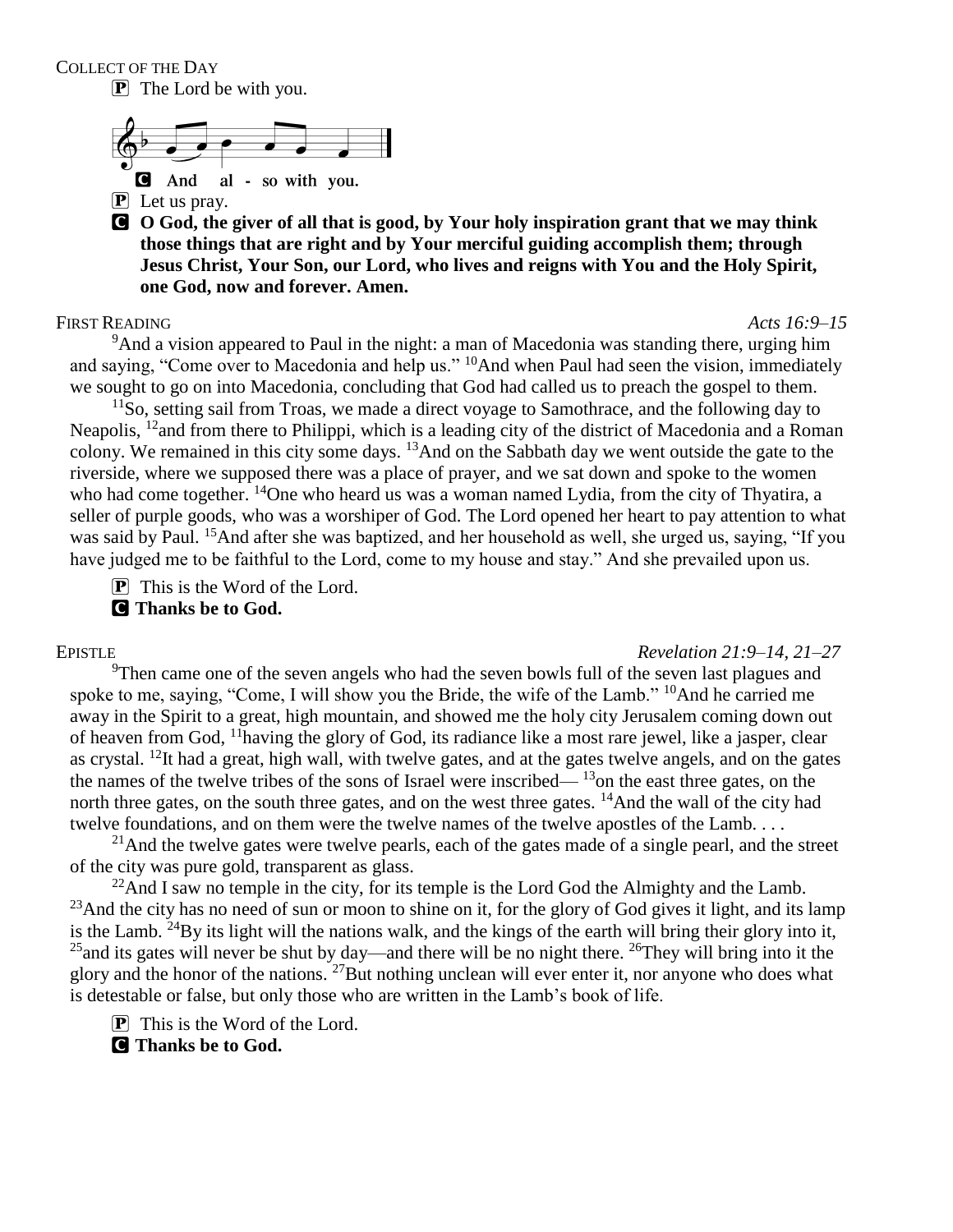

Q. Glo - ry to You,  $\Omega$ Lord.

<sup>23</sup>[Jesus said:] "In that day you will ask nothing of me. Truly, truly, I say to you, whatever you ask of the Father in my name, he will give it to you. <sup>24</sup>Until now you have asked nothing in my name. Ask, and you will receive, that your joy may be full.

<sup>25"</sup>I have said these things to you in figures of speech. The hour is coming when I will no longer speak to you in figures of speech but will tell you plainly about the Father. <sup>26</sup>In that day you will ask in my name, and I do not say to you that I will ask the Father on your behalf;  $^{27}$  for the Father himself loves you, because you have loved me and have believed that I came from God.  $^{28}$ I came from the Father and have come into the world, and now I am leaving the world and going to the Father."

<sup>29</sup>His disciples said, "Ah, now you are speaking plainly and not using figurative speech!  $\frac{30}{2}$ Now we know that you know all things and do not need anyone to question you; this is why we believe that you came from God."  $31$  Jesus answered them, "Do you now believe?  $32$  Behold, the hour is coming, indeed it has come, when you will be scattered, each to his own home, and will leave me alone. Yet I am not alone, for the Father is with me.  $^{33}$ I have said these things to you, that in me you may have peace. In the world you will have tribulation. But take heart; I have overcome the world."



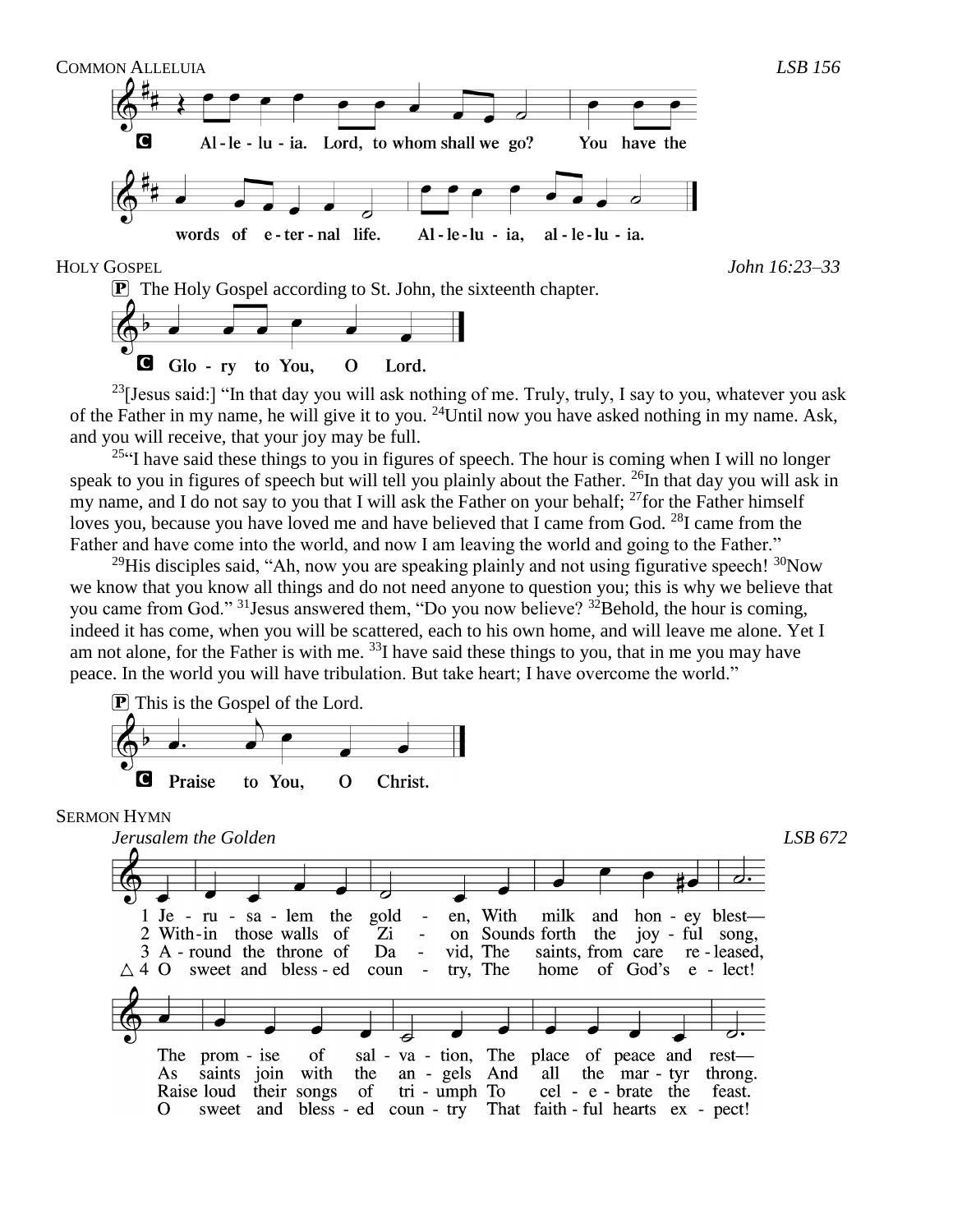

#### **SERMON**

*Behold – Revelation 21:9–14, 21–27*

### CHILDREN'S MESSAGE

*The Light – John 16:23–33*

#### APOSTLES' CREED *LSB 159*

C **I believe in God, the Father Almighty, maker of heaven and earth.**

**And in Jesus Christ, His only Son, our Lord, who was conceived by the Holy Spirit, born of the virgin Mary, suffered under Pontius Pilate, was crucified, died and was buried. He descended into hell. The third day He rose again from the dead. He ascended into heaven and sits at the right hand of God the Father Almighty. From thence He will come to judge the living and the dead.**

**I believe in the Holy Spirit, the holy Christian Church, the communion of saints, the forgiveness of sins, the resurrection of the body,** and the life  $\bigoplus$  everlasting. Amen.

#### **OFFERING**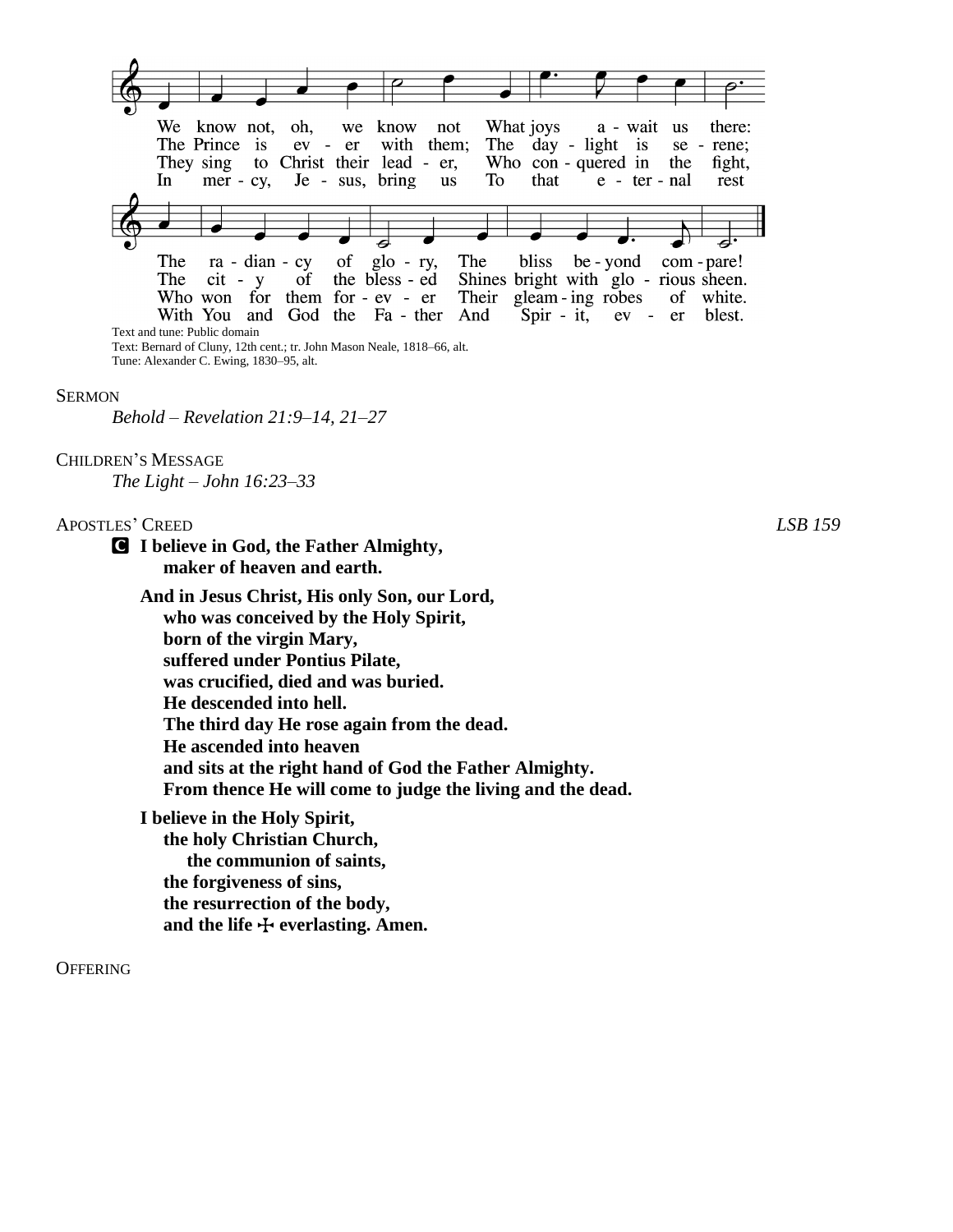**OFFERTORY** 

*Sing with All the Saints in Glory LSB 671* 1 Sing with all the saints  $g$ lo - ry, Sing the in res - ur  $2 \overline{Oh}$ what  $g$ lo - ry, far  $ex - ceed - ing$ All that eye has 3 Life Heav'n  $e$  - ter - nal!  $re - ioic - es$ : Je - sus lives who Death and earth's dark rec - tion song! sor - row, sto - ry, per - ceived! Ho - liest hearts for a - ges plead-ing yet once was dead. Shout with joy,  $\Omega$ death - less voic - es! To the for-mer days be - long. All a - round the Nev - er that full joy con - ceived. God has prom - ised, Child of God, lift up your head! Life  $e$  - ter - nal! clouds are break - ing; Soon of shall the storms time Christ pre - pares There high wel - come it; on our Oh, what won - ders Crowd faith; what on joy un In God's like - ness  $a - wak - en$ , cease; we waits. Ev 'ry hum - ble spir - it shares it, known, When, a - mid earth's  $\cos$  - ing thun - ders,  $Know - ing$ ev er last ing peace. Christ the e has passed  $\bar{z}$ ter nal gates. Saints shall stand be fore the throne! Text: William J. Irons, 1812–83, alt. Tune: William B. Roberts, 1947. Text: Public domain

Tune: © 1995 Augsburg Fortress. Used by permission: LSB Hymn License no. 110005013

### PRAYER OF THE CHURCH

#### THE LORD'S PRAYER

C **Our Father who art in heaven, hallowed be Thy name, Thy kingdom come, Thy will be done on earth as it is in heaven; give us this day our daily bread; and forgive us our trespasses**

 **as we forgive those who trespass against us; and lead us not into temptation, but deliver us from evil. For Thine is the kingdom and the power and the glory forever and ever. Amen.**

#### BENEDICTION *LSB 166*

P The Lord bless you and keep you. The Lord make His face shine on you and be gracious to you. The Lord look upon you with favor and  $\pm$  give you peace.

C **Amen.**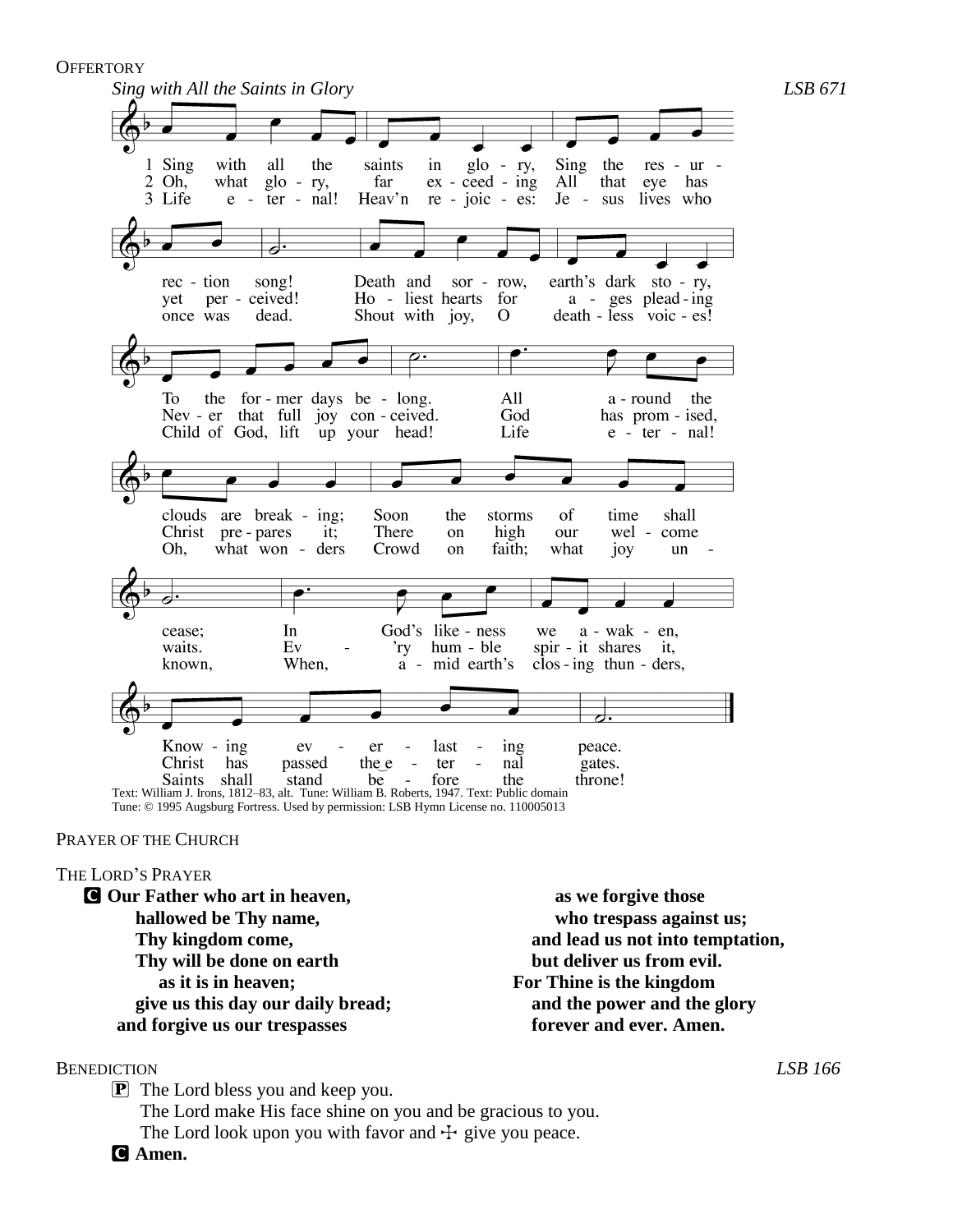CLOSING HYMN



*May Bible Verse*

And if Christ has not been raised, then our preaching is in vain and your faith is in vain. *1 Corinthians 15:14*

*Our Mission Statement*

Representing God's Love to our Congregation, Community, and the World!

**Congregation:** Deloris Griffin, Al Hafer, the Hayden family, Lathel Norris, Lindsay Rosenbaum, those recovering from various illnesses, and the Parish Hall Renovation Shut-ins: Renee Brinkmann, Mildred Holle, Mary McCoy, James Schoenemann, Lorine Schroeder

**Community:** Brenham Pregnancy Center, those affected by COVID-19, Faith Mission, St. Matthew's (vacancy)

**World:** The Ukraine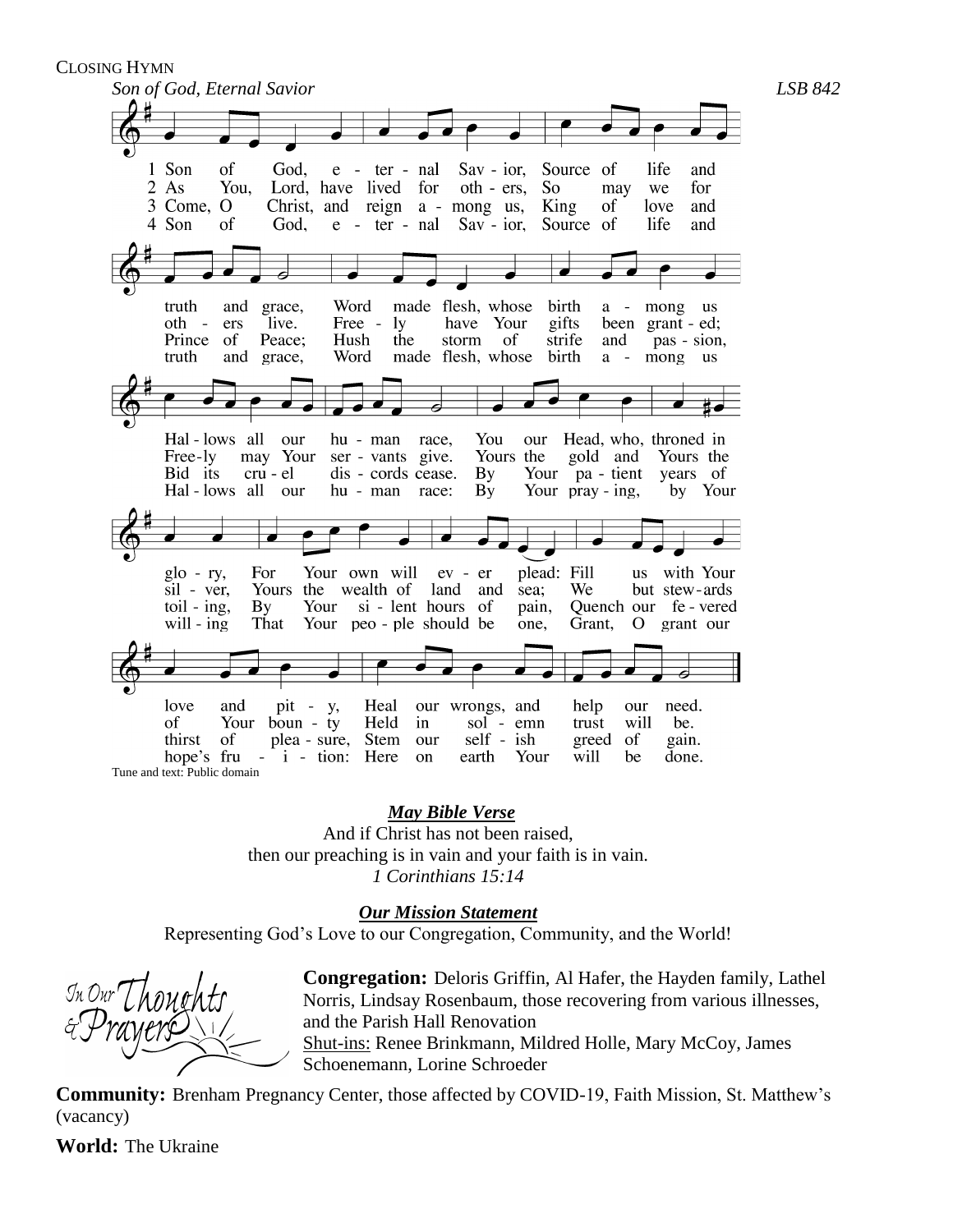# ANNOUNCEMENTS

|                     |                                 | <b>This Week's Schedule</b><br>May $22 -$ May 29 |                       |  |  |
|---------------------|---------------------------------|--------------------------------------------------|-----------------------|--|--|
| Today:              | <b>Sixth Sunday of Easter</b>   |                                                  |                       |  |  |
|                     | 9:00 AM                         | Sunday School/Adult Bible Study                  |                       |  |  |
|                     | 10:15 AM                        | Divine Worship Service                           |                       |  |  |
|                     | Acolyte:                        | Confirmand                                       |                       |  |  |
|                     | Guest Register:                 | Dorcas Schroeder                                 |                       |  |  |
|                     | Ushers:                         | Clinton Kettler                                  | Henry Kettler         |  |  |
|                     |                                 | Michael Kettler                                  | <b>Robert Kettler</b> |  |  |
| <b>Monday:</b>      | 10:00 AM                        | <b>Worship Online</b>                            |                       |  |  |
| <b>Next Sunday:</b> | <b>Seventh Sunday of Easter</b> |                                                  |                       |  |  |
|                     | 9:00 AM                         | Sunday School/Adult Bible Study                  |                       |  |  |
|                     | 10:15 AM                        | Divine Worship Service                           |                       |  |  |
|                     | Acolyte:                        | Confirmand                                       |                       |  |  |
|                     | Guest Register:                 | Sheryl Schroeder                                 |                       |  |  |
|                     | Ushers:                         | Matt Kettler                                     | Don Koester           |  |  |
|                     |                                 | Valgene Kohring                                  | Arturo Maya           |  |  |

# **Serving in May: Elder – Paul Richter / Trustee – Billy Ashorn**

*If you have a question or thought concerning spiritual care or the church property, please contact the appropriate elder or trustee.*



*The flowers on the altar are given to the Glory of God by Dorcas Schroeder.*



*Thank you for your patience and understanding as the Parish Hall is renovated.* 

As of **Sunday, May 15th**, the **total amount** of funds and recent donations allocated to the **Parish Hall Renovation Project** is **\$397,581.67**. This leaves a **balance of \$2,418.33** to reach the total project budget of **\$400,000.00**.





# *May is Mother Ministry Month!*

*LWML invites the congregation to work with Brenham Pregnancy Center this month in two ways: Baby Shower: We are collecting new baby items in the basket in the narthex. You can pick up a list of needed items here. Baby Bottle Campaign: Please take a bottle from the narthex to collect money for the Pregnancy Center. A gift in any amount is welcome and appreciated! All items must be received by Father's Day, June 19.*